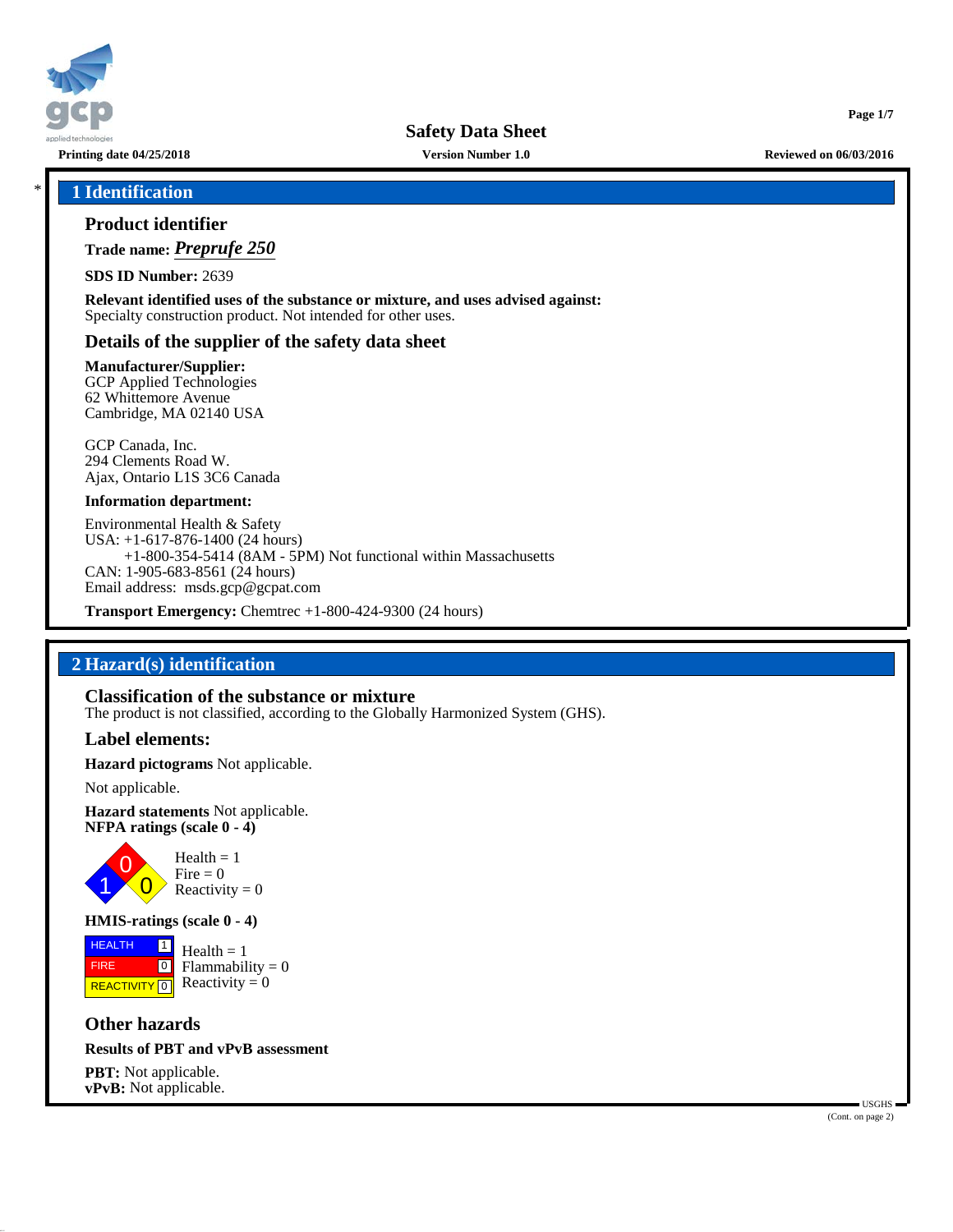**Trade name:** *Preprufe 250*

(Cont. from page 1)

**Page 2/7**

# **3 Composition/information on ingredients**

# **Chemical characterization: Mixture**

**Hazardous components:** Not applicable.

# **4 First-aid measures**

## **Description of first aid measures**

**General information:** Get medical advice/attention if you feel unwell.

**After inhalation:**

Supply fresh air. If required, provide artificial respiration. Keep patient warm. Consult doctor if symptoms persist.

**After skin contact:** Generally the product does not irritate the skin.

**After eye contact:** Rinse cautiously with water for several minutes.

**After swallowing:**

Rinse mouth.

Do NOT induce vomiting.

**Information for doctor:**

**Most important symptoms and effects, both acute and delayed** No further relevant information available.

**Indication of any immediate medical attention and special treatment needed** No further relevant information available.

# **5 Fire-fighting measures**

**Special hazards arising from the substance or mixture** No further relevant information available.

**Additional information** Collect contaminated fire fighting water separately. It must not enter the sewage system.

# **6 Accidental release measures**

# **Personal precautions, protective equipment and emergency procedures**

Wear protective equipment. Keep unprotected persons away.

**Methods and material for containment and cleaning up:** Pick up mechanically.

# **Reference to other sections**

See Section 7 for information on safe handling.

See Section 8 for information on personal protection equipment.

See Section 13 for disposal information.

# \* **7 Handling and storage**

# **Handling:**

# **Precautions for safe handling**

Avoid eye and skin contact with residue from adhesive.

Release liners are slippery. Remove from work area immediately after membrane application.

To avoid skin contact, use gloves. Clean hands after contact with adhesive residue.

Membrane is slippery when wet or covered with frost.

Release liners may cause slip and trip hazards.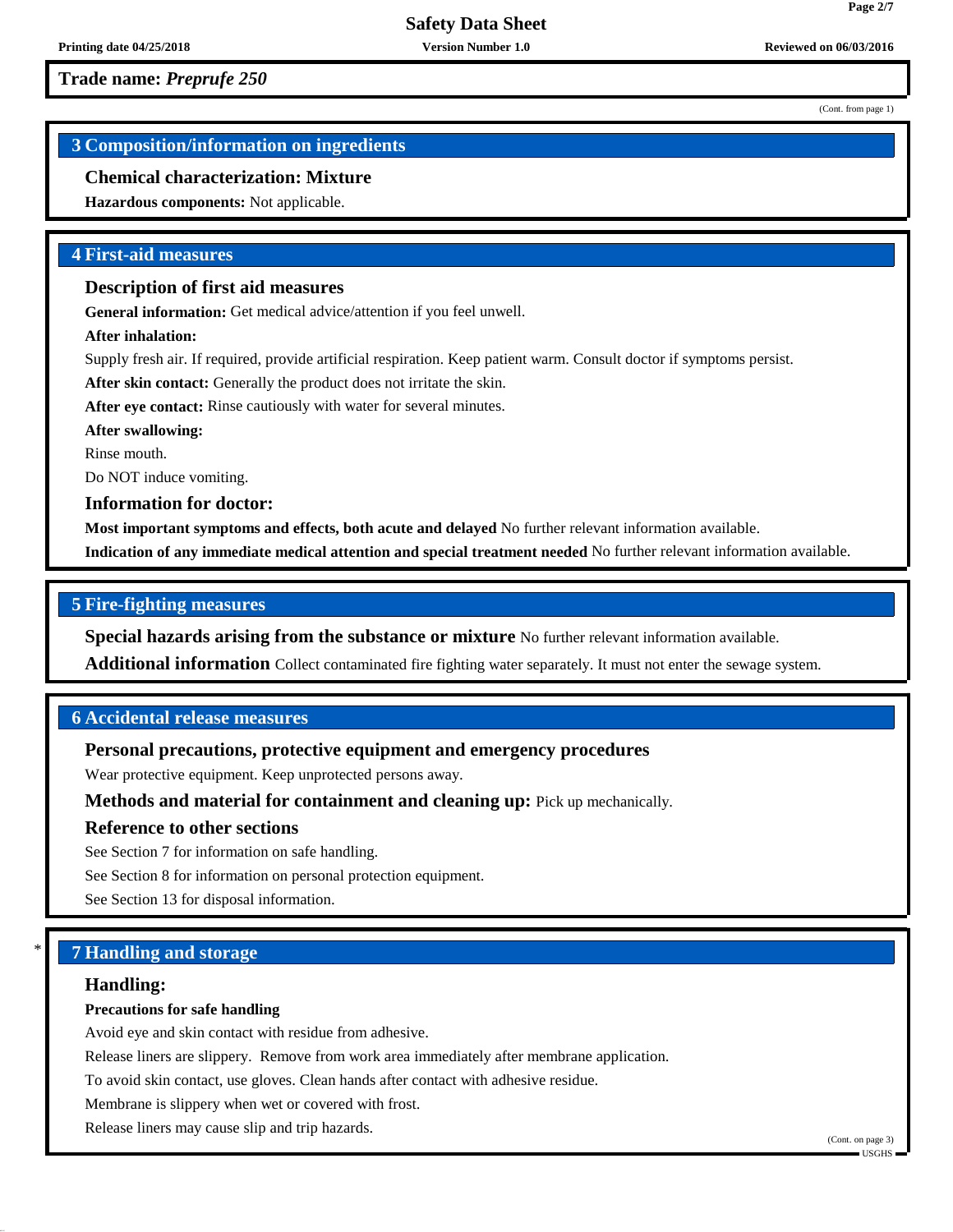# **Safety Data Sheet**

### **Trade name:** *Preprufe 250*

Do not eat, drink or smoke during handling. Keep receptacles tightly sealed.

Store in a well-ventilated place.

Keep only in original container.

Use only outdoors or in a well-ventilated area.

No special precautions are necessary if used correctly.

For professional use only. Keep out of children's reach.

**Information about protection against explosions and fires:** No special measures required.

### **Conditions for safe storage, including any incompatibilities**

**Storage:**

**Information about storage in one common storage facility:** No special measures required.

**Further information about storage conditions:** Keep receptacle tightly sealed.

**Specific end use(s)** No further relevant information available.

### **8 Exposure controls/personal protection**

**Additional information about design of technical systems:** No further data; see item 7.

### **Control parameters**

#### **Components with limit values that require monitoring at the workplace:**

The product does not contain any relevant quantities of materials with critical values that have to be monitored at the workplace.

**Additional information:** The lists that were valid during the creation were used as basis.

#### **Exposure controls**

#### **Personal protective equipment:**

**General protective and hygienic measures:** The usual precautionary measures for handling chemicals should be followed.

#### **Breathing equipment:**

Control exposure to ingredients with workplace control parameters if mentioned above. If no ingredients are listed, respiratory protection is generally not required.

If exposure limits are listed and may be exceeded, use approved respiratory protective equipment and filter type appropriate for the listed ingredients. (NIOSH, CEN, etc.).

**Protection of hands:** Not required.

**Eye protection:** Safety glasses

#### **Body protection:**

Use personal protective equipment as required.

Take off contaminated clothing.

# **9 Physical and chemical properties**

### **Information on basic physical and chemical properties**

**General Information Appearance:** Form: Solid **Odor threshold:** 

**Color:** According to product specification **Odor:** Characteristic Characteristic Characteristic Characteristic Characteristic Characteristic Characteristic

> (Cont. on page 4) USGHS

(Cont. from page 2)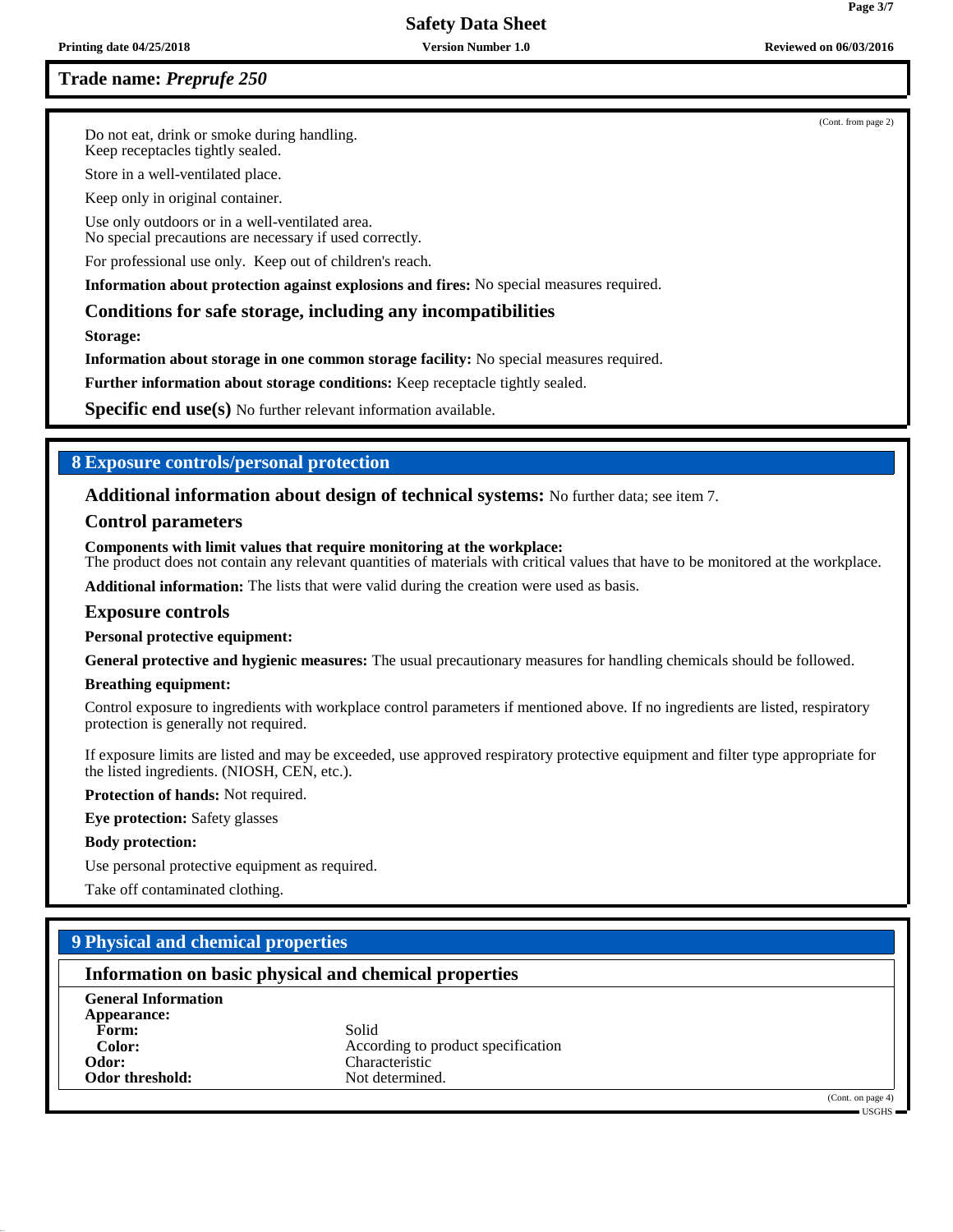**Trade name:** *Preprufe 250*

|                                                                                                                                                    | (Cont. from page 3)                                                                                             |  |  |
|----------------------------------------------------------------------------------------------------------------------------------------------------|-----------------------------------------------------------------------------------------------------------------|--|--|
| $pH-value (\sim):$                                                                                                                                 | Not applicable.                                                                                                 |  |  |
| <b>Change in condition</b><br><b>Melting point/Melting range:</b><br><b>Boiling point/Boiling range:</b><br><b>Flash point:</b>                    | Undetermined.<br>Undetermined.<br>Not applicable.                                                               |  |  |
| <b>Flammability (solid, gaseous):</b>                                                                                                              | Not determined.                                                                                                 |  |  |
| <b>Ignition temperature:</b>                                                                                                                       | Undetermined.                                                                                                   |  |  |
| <b>Decomposition temperature:</b><br>Auto igniting:<br>Danger of explosion:                                                                        | Not determined.<br>Product is not self-igniting.<br>Product does not present an explosion hazard.               |  |  |
| <b>Explosion limits:</b><br>Lower:<br><b>Upper:</b>                                                                                                | Not determined.<br>Not determined.                                                                              |  |  |
| Vapor pressure:<br>Density: (~) at 20 $^{\circ}$ C (68 $^{\circ}$ F)<br><b>Relative density</b><br><b>Vapor density</b><br><b>Evaporation rate</b> | Not applicable.<br>$1$ g/cm <sup>3</sup> (8.3 lbs/gal)<br>Not determined.<br>Not applicable.<br>Not applicable. |  |  |
| Solubility in / Miscibility with<br>Water:                                                                                                         | Not miscible or difficult to mix.                                                                               |  |  |
| Partition coefficient (n-octanol/water): Not determined.                                                                                           |                                                                                                                 |  |  |
| <b>Viscosity:</b><br>Dynamic:<br>Kinematic:<br>Molecular weight                                                                                    | Not applicable.<br>Not applicable.<br>Not applicable.                                                           |  |  |
| <b>Other information</b>                                                                                                                           | No further relevant information available.                                                                      |  |  |

### **10 Stability and reactivity**

**Reactivity** Stable under normal conditions.

**Chemical stability**

**Thermal decomposition:** No decomposition if used according to specifications.

**Possibility of hazardous reactions** No dangerous reactions known.

**Conditions to avoid** No further relevant information available.

**Incompatible materials:** No further relevant information available.

**Hazardous decomposition products:** Carbon monoxide and carbon dioxide

### **11 Toxicological information**

### **Information on toxicological effects**

**Acute toxicity:**

**Primary irritant effect:**

**on the skin:** No irritating effect expected

**on the eye:** No irritating effect expected

**inhalation:** No irritating effect expected

**Printing date 04/25/2018 Version Number 1.0 Reviewed on 06/03/2016**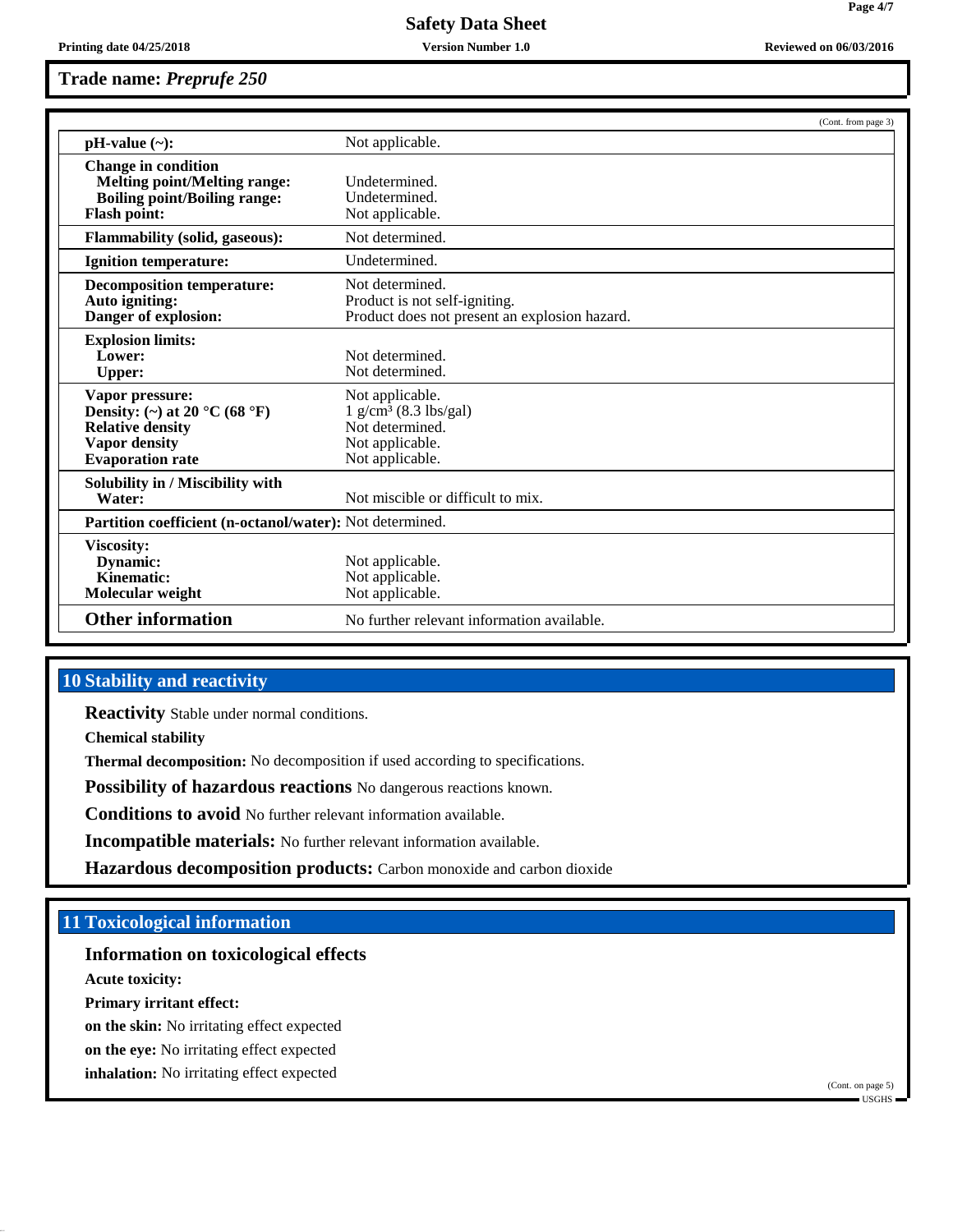**Printing date 04/25/2018 Version Number 1.0 Reviewed on 06/03/2016**

# **Safety Data Sheet**

**Trade name:** *Preprufe 250*

(Cont. from page 4)

**Additional toxicological information:**

**Carcinogenic categories**

**IARC (International Agency for Research on Cancer) Human Carcinogenicity: Group 1- Positive, Group 2A- Probable, Group 2B- Possible, Group 3- Not Classifiable**

None of the ingredients is listed.

**NTP (National Toxicology Program)**

**K–Known to be carcinogenic, R–May reasonably be anticipated to be carcinogenic**

None of the ingredients is listed.

**OSHA-Ca (Occupational Safety & Health Administration)**

None of the ingredients is listed.

### **12 Ecological information**

### **Toxicity**

**Aquatic toxicity:** No further relevant information available.

**Persistence and degradability** No further relevant information available.

### **Behavior in environmental systems:**

**Bioaccumulative potential** No further relevant information available.

**Mobility in soil** No further relevant information available.

### **Additional ecological information:**

**General notes:** Not known to be hazardous to water.

### **Results of PBT and vPvB assessment**

**PBT:** Not applicable. **vPvB:** Not applicable.

**Other adverse effects** No further relevant information available.

### **13 Disposal considerations**

### **Disposal methods:**

**Recommendation:**



Must not be disposed of together with household garbage. Do not allow product to reach sewage system.

# **Uncleaned packagings:**

**Recommendation:** Dispose of contents/container in accordance with local/regional/national/international regulations.

| $*1$ | <b>14 Transport information</b>            |                 |  |                              |
|------|--------------------------------------------|-----------------|--|------------------------------|
|      | <b>UN-Number</b><br>DOT, IMDG, IATA        | Not applicable. |  |                              |
|      | UN proper shipping name<br>DOT, IMDG, IATA | Not applicable. |  |                              |
|      |                                            |                 |  | (Cont. on page 6)<br>USGHS = |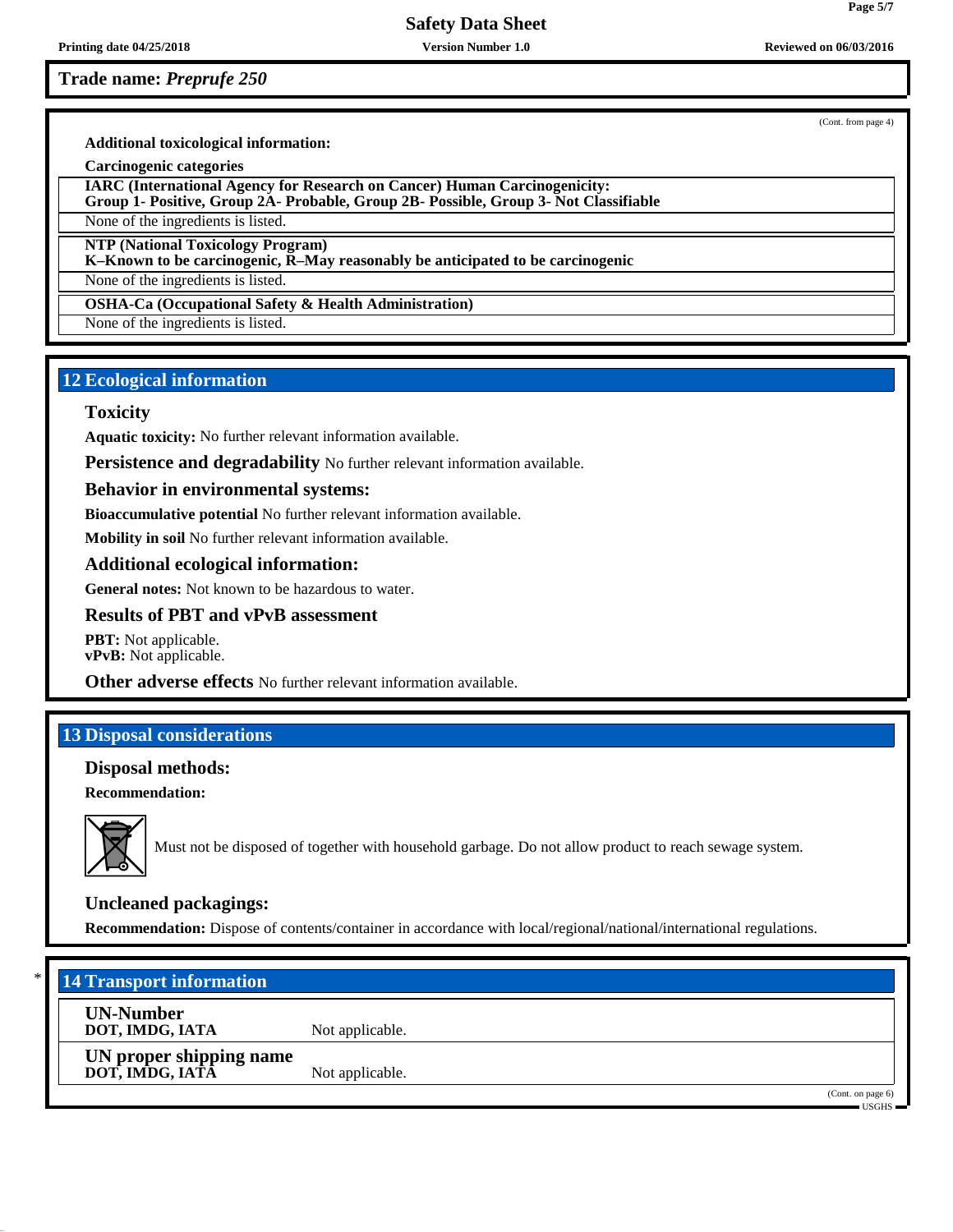**Printing date 04/25/2018 Version Number 1.0 Reviewed on 06/03/2016 Reviewed on 06/03/2016** 

**Trade name:** *Preprufe 250*

(Cont. from page 5) **Transport hazard class(es) DOT, IMDG, IATA** Not applicable. **Packing group DOT, IMDG, IATA** Not applicable. **Environmental hazards:** Not applicable. **Special precautions for user** Not applicable. **Transport/Additional information: DOT Remarks:** Not Regulated. **UN "Model Regulation":** Not applicable.

# **15 Regulatory information**

**SARA (Superfund Amendments and Reauthorization Act)**

**Section 302/304 (extremely hazardous substances):**

None of the ingredients is listed.

**Section 313 Reportable Ingredients (Chemicals present below reporting threshold are exempt):**

None of the ingredients is listed.

**North America Chemical Inventory Status**

**TSCA (Toxic Substances Control Act - United States):**

All ingredients are listed or exempt from listing unless otherwise noted below.

**CEPA (Canadian DSL):**

All ingredients are listed or exempt from listing unless otherwise noted below.

**Right to Know Ingredient Disclosure:**

Article - NON Regulated/Hazardous Components

**California Proposition 65: (Substances <0.1% unless noted in Section 3)**

**Chemicals known to cause cancer:**

None of the ingredients is listed. **Chemicals known to cause reproductive toxicity for females:**

None of the ingredients is listed.

**Chemicals known to cause reproductive toxicity for males:**

None of the ingredients is listed.

**Chemicals known to cause developmental toxicity:**

None of the ingredients is listed.

**Carcinogenicity Categories**

**TLV-ACGIH (THE American Conference of Governmental Industrial Hygienists)**

**Human Carcinogen - A1 Confirmed, A2 Suspected, A3 Unknown Relevance, A4 Not Classifiable**

None of the ingredients is listed.

**NIOSH-Cancer (National Institute for Occupational Safety and Health)**

None of the ingredients is listed.

**Volatile Organic Compounds (VOC) reported per the Emission Standards.** If no g/L value is provided this product is not subject to above standard.

# **16 Other information**

The data included herein are presented in accordance with various environment, health and safety regulations. It is the responsibility of a recipient of the data to remain currently informed on chemical hazard information, to design and update its own (Cont. on page 7)

USGHS